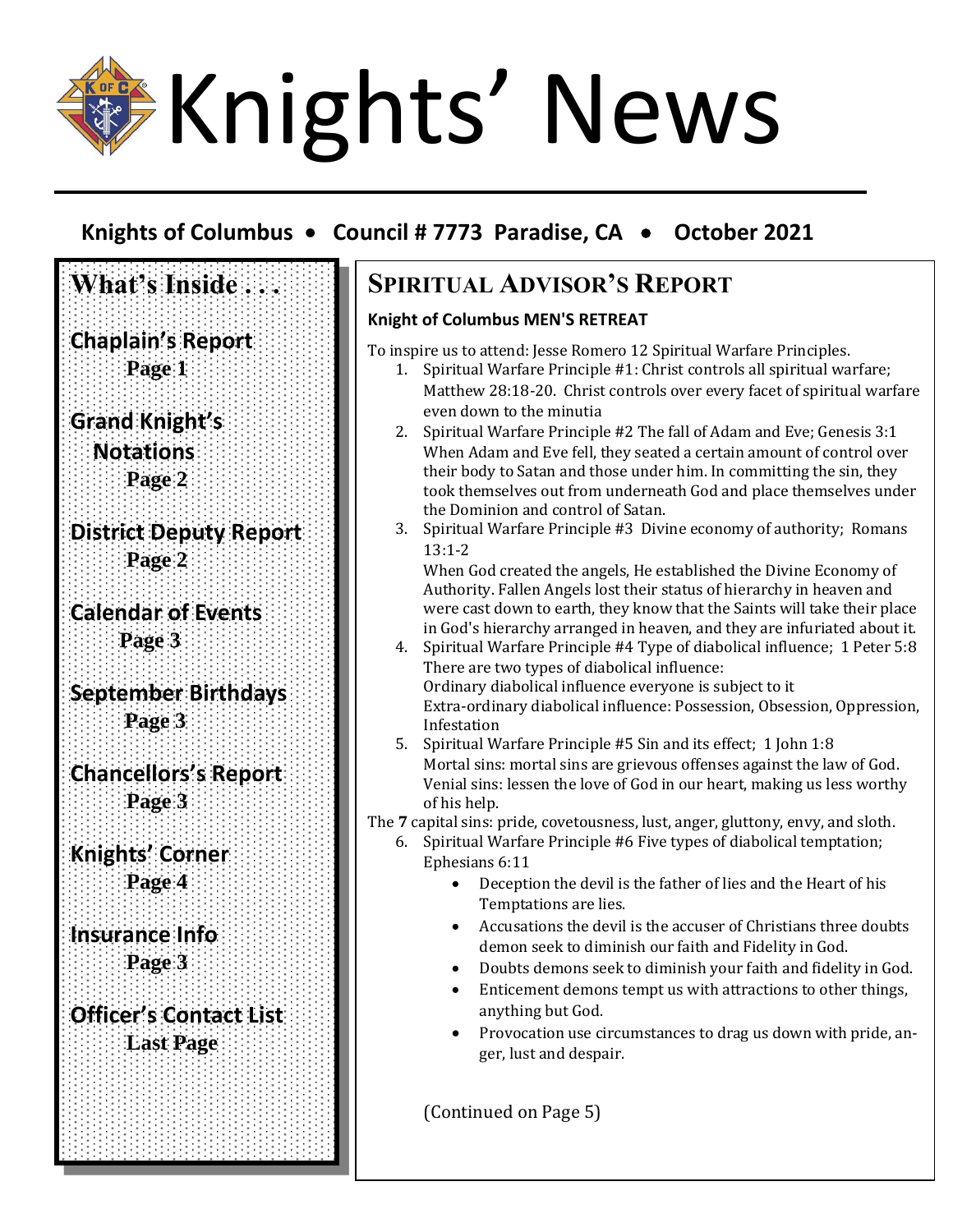# **GRAND KNIGHT'S NOTATIONS**

 Over the years, I have heard prominent televangelists speaking out against Halloween as "Devil Worship" and demonic possession. Unfortunately even some close family members who are practicing Catholics gave ear to this nonsense.

 Just as we have a Triduum at Easter, from Good Friday to Easter Sunday, known as the Paschal Triduum, so also, we have a Triduum in Autumn, known as the Triduum of Death or AllHallowTide.

 The AllHallowTide Triduum consists of 3 days:

- 1. Halloween or All Hallows E'en, which falls on the 31st of October
- 2. All Saints' Day, which falls on the 1st of November, and
- 3. All Souls' Day, which falls on the 2nd of November.

 And yes, Halloween IS an important part of the Triduum and should not be neglected.

 What is appropriate during this time? Trickor-Treating, Haunted house tours and scary costumes are all fine and part of Church tradition. Using Halloween as a time to indulge in occult practices such as tarot reading, psychic readings, Ouija boards and so on is NOT fine. These are dangerous and diabolical practices that can leave you at risk of demonic influence, oppression or even possession. Do not do it!

 Don't fall for the evil one's trick of blurring the lines between Hallowed Holy traditions and demonic activities. Halloween is not known to be the night for diabolical mischief and trickery for no reason!

 As you can see, Halloween despite being perverted by secular society isn't just a kids' holiday or a time to wear unnecessary costumes and go out annoying people. It is very much a part of the Church's liturgical year and should be celebrated and reverenced as such.

 The Halloween Triduum also marks the start of the month (November) dedicated to the Souls in Purgatory. Refusing to celebrate Halloween because you believe it is "too commercialized and simply silly" is like saying you **(Continued on page 4)**

# **DISTRICT DEPUTY REPORT**

 October is the month of Mary and dedicated to her Most Holy Rosary. The Rosary is considered a powerful weapon against evil, as well as the perfect prayer to bring peace to the world. Pray the Rosary often and give thanks for the protection the Holy Mother gives us, our family, and our church.

 The State featured program for October is, in fact, the *Family Rosary.* As a council, involve your Pastor, set a date, and conduct your own *Family Rosary*. Further information, along with materials for conducting the program, are available from the Supreme Council and can be ordered online by clicking [here.](https://www.kofc.org/uns/en/resources/service/church/5th-sunday-rosary-program-kit.pdf) Also, please take a few moments and report this and other activities your council participates in by completing the form available online by clicking [here.](https://www.kofc.org/en/forms/spa/invite.html?lang=en&form=10784C.019)



 October also marks the first anniversary of the Beautification of the Blessed Michael McGivney. The Beautification Mass took place on October 31, 2020 at the Cathedral of St. Joseph in Hartford, Connecticut, the archdiocese where Father Michael J. McGivney was ordained in 1877. Again, I encourage councils to mark this special date with prayer and recognition for our Order's Founder.

 October is traditionally a month for membership recruiting as the first of two statewide membership drives occurs on Columbus Day weekend. This year, in honor of Blessed McGivney's beatification, the Supreme Council continues to offer **free online membership** for those who join prior to December 31, 2021. Prospects simply need to visit **[kofc.org/joinus](http://r20.rs6.net/tn.jsp?f=001nD0zKfaUtQgAzvAWy3k4U73EPU3iwsyc6Gjr7Ii-dFS26WixahBSW45_58BpjrnGnzoapCiiytKhBvKc1hOqWSy8QpTLSN8pIWCuqH45C23s4fBYvuek4iLi11GvM35aV_r93gvsQCFF3GgTYh1hUQ==&c=cV1yz4SFD6qbPXtV8WT84FaKjRTzA3su8_6I5v_uK3Jd02X4JMEmyw==&ch=cPTvfRSKmF41yk9ccXDVTa2LvQtu1Hohc0XqdyI9_ggWM7-dAIStIA==)** or scan the QR image accompanying this article with their cellphone and enter the code **MCGIVNEY2020** to take advantage of this special offer. Change someone's life just like someone changed yours by asking qualified Catholic men to take advantage of this opportunity!



**(Continued on page 4)**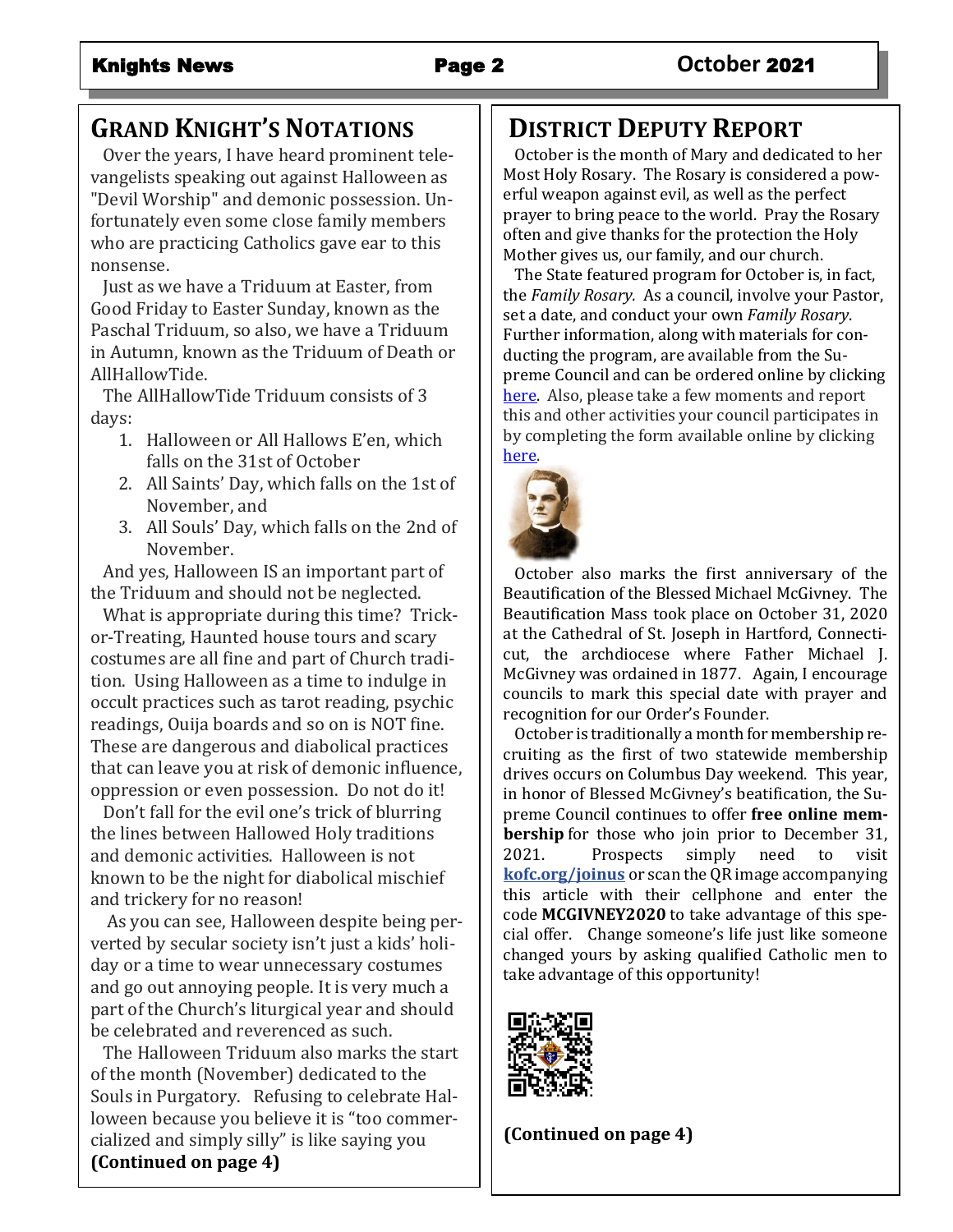### Knights News Page 3 **October** 2021

*Calendar of Events October / November*

September 22 – Oct. 31 -- 40 Days for Life October 6 -- Sacrament of Reconciliation at 5pm. October 13 -- Rosary 6:30pm, Business Meeting, 7pm

November 10 -- Rosary 6:30pm, Business Meeting, 7pm

### **OCTOBER BIRTHDAYS:**

Michael Shores—5th Phil Bartek—31st

Richard Stinson— $12<sup>th</sup>$  Christopher Lowman— $13<sup>th</sup>$  Raleigh Harris— $15<sup>th</sup>$ Ray Waelbrock—22<sup>nd</sup> Roger Ferguson—23<sup>rd</sup> Israel Garcia—25<sup>th</sup>

### **CHANCELLOR'S REPORT**

Dea Raymond F Helgeson

 Please continue to pray for those on our prayer list: Greg Wright, Greg Foreman, Yvonne Kidder, Leo Benedetti, Ron Martin, Dave Lemire, Dave Young and wife Marsha, Dan Young, John Thomas, Jim and Lani McManus, Jim Collins, Leo Bourgeois, Richard Reniero, Beverly Hegenbart, Sandy and Kathy DeCristofaro, Duncan Barnard, Barbara Brown, Beth Porter, Jim Davis, Michael Potthast, Janelle DeMartino, Tom and Kathy McCready, Janelle DeMartino, Bella (stage 4 brain canceer) and Pope Francis.

 Please remember those who are serving our country in the armed forces and those who fell victim to the natural disasters and the Corona Virus. Pray for all the health professionals, all our police and law enforcement officers, firefighters, EMT's and all who are trying to keep us safe.

for ALL. Pray for our brothers and sisters and allies who were left behind in Afghanistan. Pray for America which stands for One Nation under God, with Liberty and Justice

 $C$ ristofaro at 873-4132. For additions, deletions, corrections, please call your Chancellor, Greg De-

### L I F E I N S U R A N C E • D I S A B I L I T Y I N C O M E I N S U R A N C E • LONG-TERM CARE INSURANCE • RETIREMENT ANNUITIES

Columbus Fraternal Insurance Agent. Please see his information on page 5. We are pleased to have **Jeffrey A. Tolley** (License # 0M31427) as our Knights of

He can be reached at: 530- 514-4395 or at: jeff.tolley@kofc.org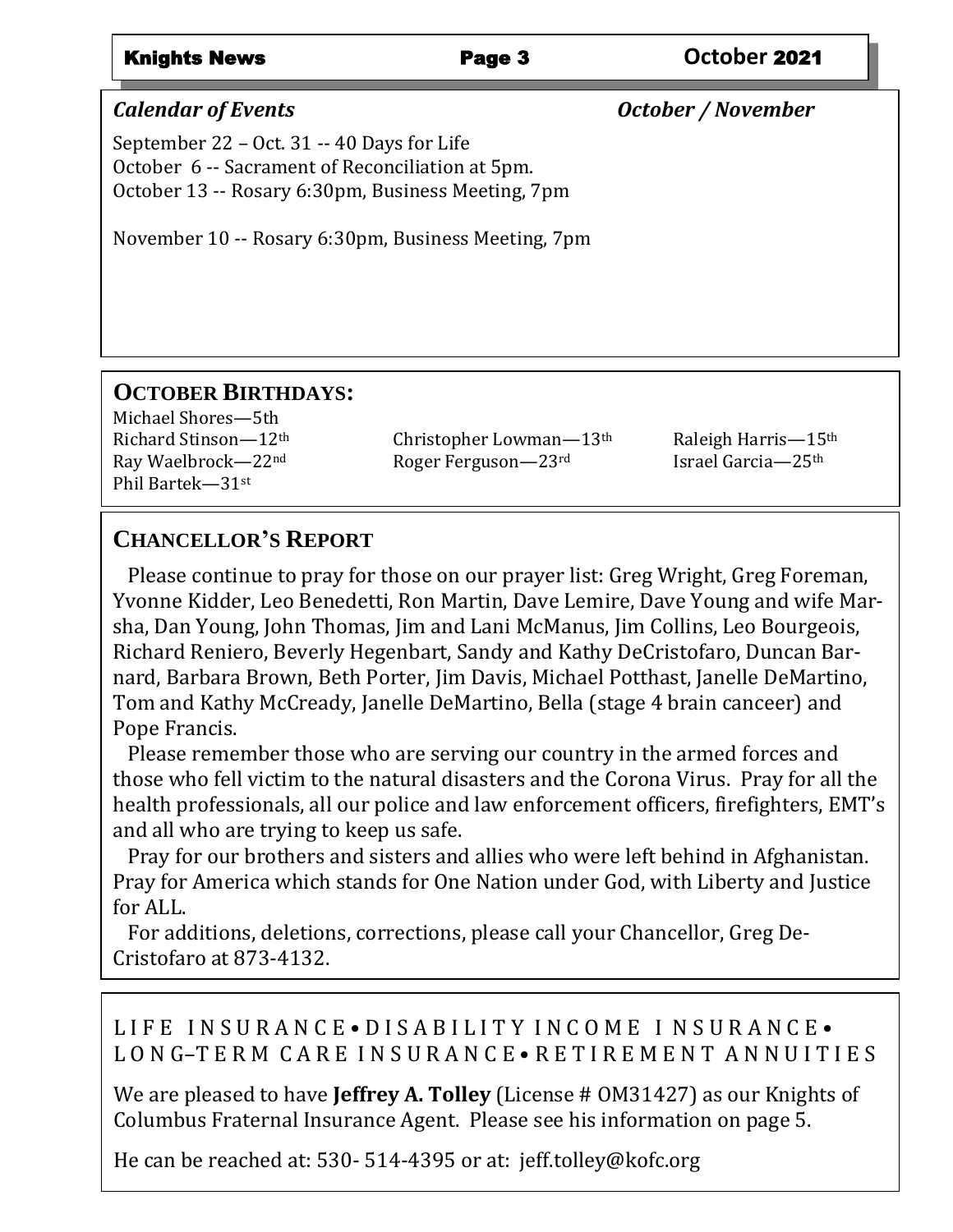# **KNIGHT'S CORNER**

We cannot thank you enough, along with the Ladies of STM, for helping to set up our new patio with tables and umbrellas, preparing and serving lunch for Bishop Soto and our newly confirmed students and families. A special thanks to all of you for helping with the cleanup.

 We would like to thank Ron Martin, Dave Porter, Jim Collins and Kevin Kriebel for helping Chuck and Bessy Knechtel load up their moving container. We will miss Chuck and Bessy as they move to Texas. We wish them all the best.

 There is still a need for helpers at the First Baptist Church on Clark. Call Greg DeCristofaro for details at 873-4132. Our parish steward, Greg Kidder, will need help setting up the three tents that we purchased for the Church. Greg will let us know when he needs us.

 Let us continue to pray for America and all our first responders. Let us also pray for our brothers and sisters and allies who were left behind in Afghanistan that they will soon be safely returned home.

# **DISTRICT DEPUTY REPORT (CON'T)**

 Please join me in extending a warm welcome to the newest priests and religious ministering to the faithful in District 2! This includes Father Francisco Hernandez, formerly with the Diocesan Vocation's Office, who is the new Pastor of St. John the Baptist Church along with Father Dean Marshall, the new Parochial Vicar. Both are transferring their membership to Chico Council 1137.

 Also, Father Arnold Parungao, formerly with St. John Vianney Church in Rancho Cordova, St. Francis Catholic High School and St. Robert Parish in Sacramento, is the new Pastor of Sacred Heart Parish in Susanville. Welcome and know the Knights are here to serve and help you however we can!

Thank you for your charity and service!

### **Be proud of who you are and what you are! We are Catholic men and Knights of Columbus!**

May God bless,Dave Abbott, District Deputy 2 530-680-0401 -- [dabbott79@gmail.com](mailto:dabbott79@gmail.com)

# **GRAND KNIGHT'S NOTATIONS (CON'T)**

don't want to celebrate Christmas because it is now commercialized by secular society. We are not to allow evil to win.

 Reclaim the traditions of the Church and celebrate the Halloween Triduum of AllHallowTide. If you have children, carve pumpkins together, take them out trick or treating on Halloween, to Mass on All Saints' Day and remember the souls of loved ones on All Souls' Day.

 Don't have kids, or perhaps your children have outgrown the trick-or-treating phase? Then carve a pumpkin or get a plastic one, lit it and place by your front doors and windows to welcome young trick-or-treaters, and hand out candy. Be sure to also go to Mass the following day, say a Rosary for the dead, pray the Litany of the Saints.

 There is no Easter Sunday without Good Friday. There is also no Hallow Mass or All Saints' Day without Halloween, so don't leave out Halloween from your All Hallow Tide celebrations.

### **Ron Martin, Grand Knight, Council #7773**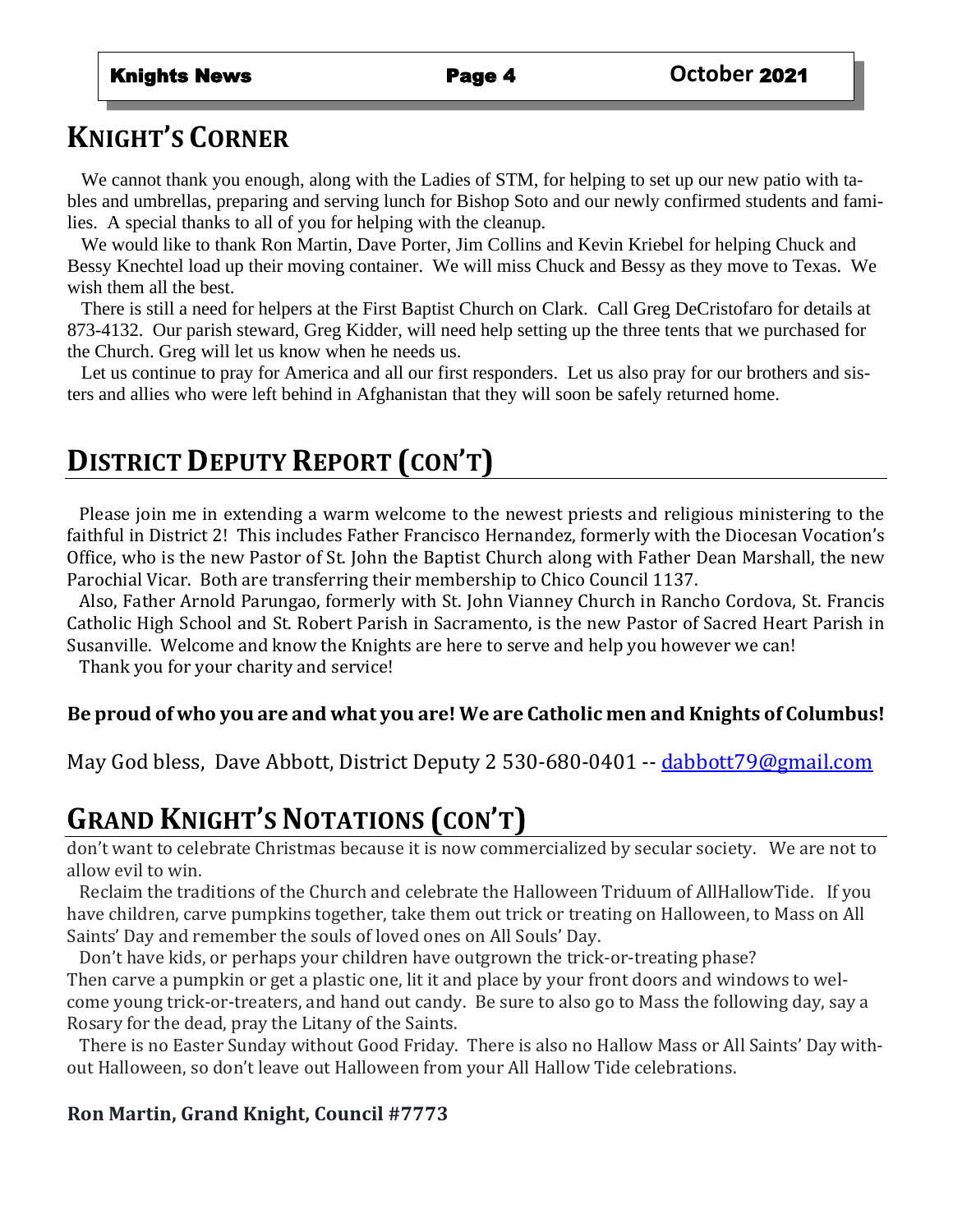# **SPIRITUAL ADVISOR (CON'T)**

- 7. Spiritual Warfare Principle #7 Diabolical Warfare principal; Matthew 12:25 26 Demons will get you to fixate on something to an exaggerated or extreme degree to where it starts to detract you from your relationship with God.
- 8. Spiritual Warfare Principle #8 The level of spiritual warfare John 15: 19 Attacks from the enemy can occur on following levels
	- Personal level
	- Moral level
	- Spiritual level
	- Social level
	- Intellectual level
	- Political level
- 9. Jesus calls his disciples to be spiritual warfare participants, not spectators; Matthew 16:24 25
	- Struggle: Philippians 1:29 30
	- Fight: 1st Timothy 1:18
	- Compete: 1st Corinthians 9 24-25
	- Flesh vs. Spirit: Romans 8:13
	- Good vs Evil: John 5:28-29
	- Light versus Darkness: Luke 11:34
	- Truth vs falsehood: John 8:42-45
	- Life and Death: Romans 6:23
- 10. Spiritual Warfare Principle #10 Lovers of the World and Lovers of God; 1 John 2:15
	- Lover of the World-James 4:4
	- Lover of the God- 4:7-8
- 11. Spiritual Warfare Principle #11 Vows of Religion Combat temptation
	- Vow of Chasity
	- Vows of Poverty
	- View of Obedience
- 12. Spiritual Warfare Principle #12 Four Weapons to Combat against selfish Human Nature Psalms 118:8
	- Weapon #1 Distrust in Onset
	- Weapon #2 Trust in God
	- Weapon #3 Spiritual Exercise
	- Weapon #4 Prayer

VIVA CRISTO REY!! Brothers as the Retreat draws closer may our hearts be moved to wanting go and find a deeper relationship with the Lord Jesus.

### **Deacon James Burkett, Spiritual Advisor, Council 7773**